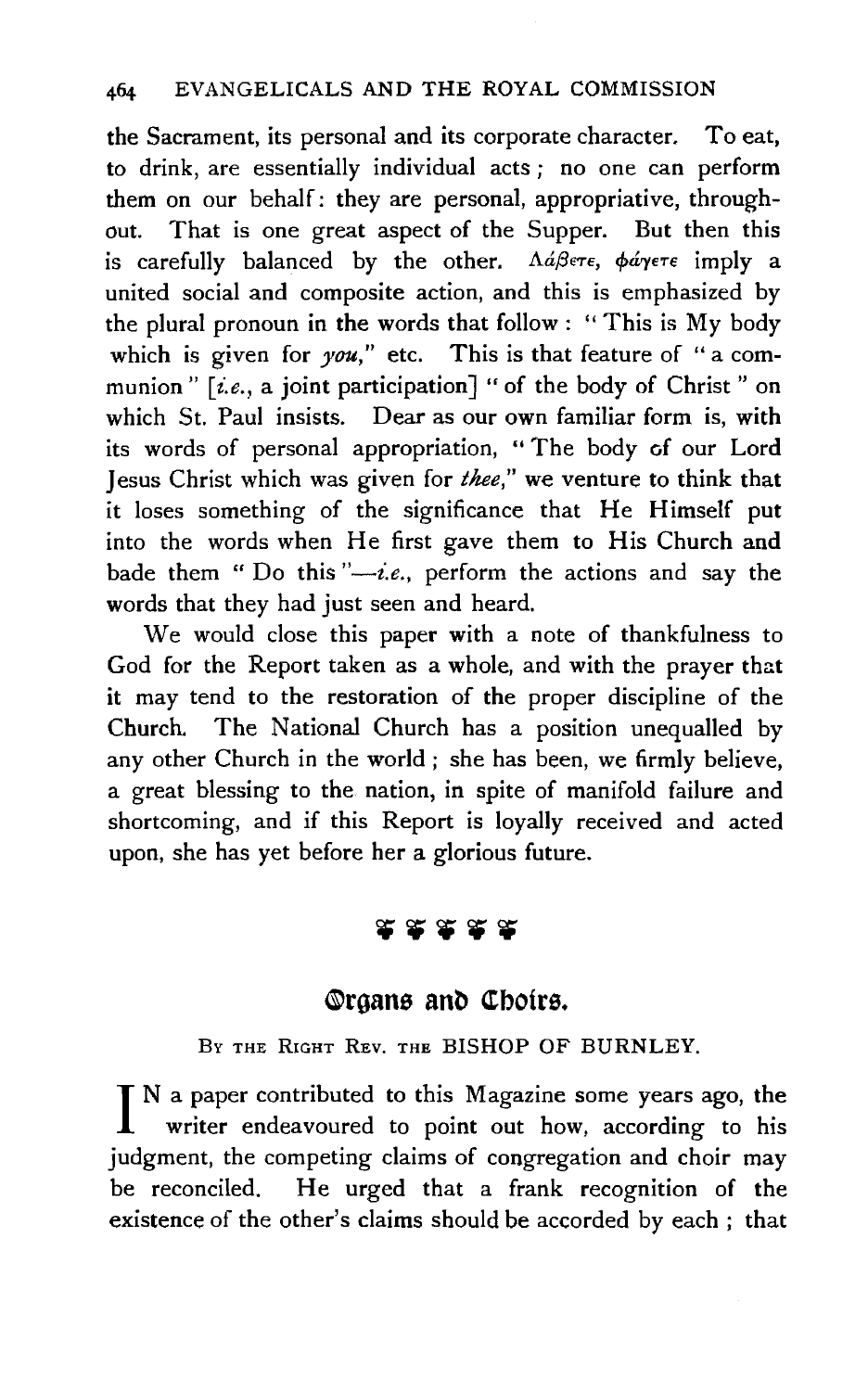intricacies and subtleties of musical composition should not be absent, but should be confined to those parts of the service in which trained voices may be introduced without prejudice to the general congregational character of the service ; but that where the congregation are invited to join, and where they have the right to be assisted in joining, and to resent being discouraged from joining, the music should be of a much simpler character, and from these portions, chromatics, semitones, and semi-fugal passages should be rigidly banished. This writer now returns to the charge, and with strengthened insistence takes up his parable. The essential distinctions between public and private worship are too often, in discussion on the subject, entirely lost sight of. In private approaches to God, other than acts of adoration and intercession, our own personal needs are the theme. In public we sink ourselves, and lose sight to some extent of our individual needs in the realization of our membership in the Body. Hence our forms are clothed in general, rather than specific language ; and to assist in accentuating this root-idea of associated worship the principle of delegation is called into action. The great bulk of the common prayers is the audible monopoly of the minister. The only exceptions to this are supplied by the General Confession, the Lord's Prayer (in Morning and Evening Prayer), and the suffrages. Setting aside these with the Canticles and Psalms, and the Apostle's Creed, the adjective 'congregational,' in the commonly received acceptance of the word, can hardly be correctly applied to the devotional provisions of the Book of Common Prayer.

It should, however, be borne in mind that the contention that this feature of the Book is a condemnatory one comes ill from members of other religious bodies. For comparatively inconsiderable as is the portion assigned to the,people by this Book, it is much more than is contributed by the worshippers in any Nonconformist community. We are not aware that the smallest oral share is given to the people in any considerable Christian body among us outside our own Church. In some of the largest, not even the ratificatory 'amen,' escapes from the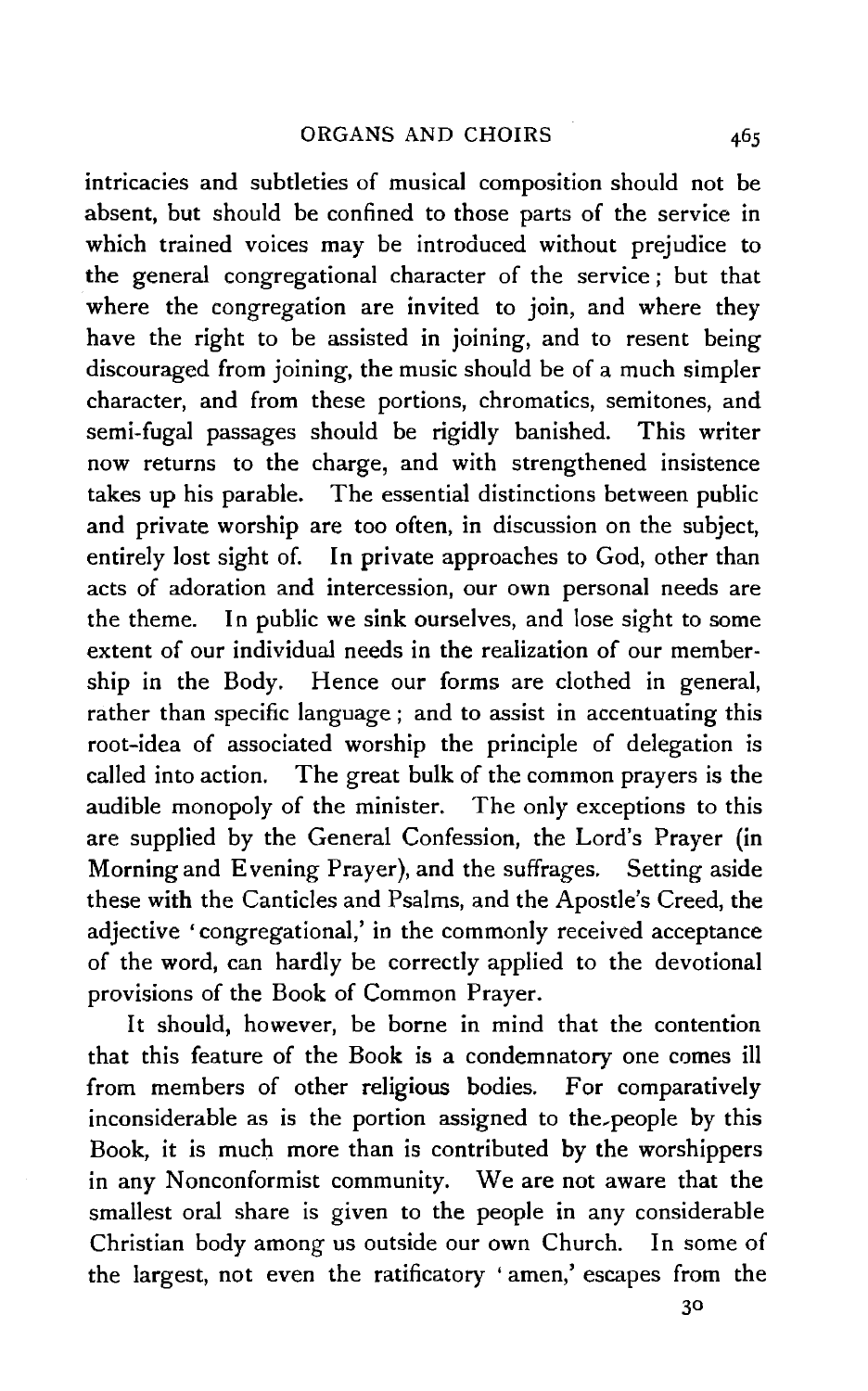listeners. And the circumstance that the choice of verbal expression is left, in most instances, to the ministers of these communities renders the delegation much more complete than with ourselves. The continued suspense of the mind must prevent that attitude of meditative sympathy which is favoured by the use of a form, of which the substance and the phrasing are alike familiar. Here the audible offering of the prayer is delegated. There the substance and the expression are the choice and the product of another's mind. This consideration may suffice to make good the allegation that however much the choir may invade the presumed rights of the congregation to an adequate oral share in the worship, nowhere is the share of the congregation so large as in the public worship of the Church of England. This being conceded, we proceed to give free play to the spirit of criticism-a spirit which is so fatal to all devotion, if evoked at the time of public worship. What follows we throw into the old-fashioned form of dialogue, with the editor's, if not the reader's, leave.

Walking home from church a Sunday or two ago, Fraternus was overtaken by McJubal the organist. Their homes lying in the same suburb, a mile away from their church, they often had a matter of twenty minutes in each other's company on the way. A slight accident during the service gave an immediate turn to the talk.

*Fraternus.-Good-morning.* What went wrong with your instrument at the service? It seemed to have a sneezing fit before it stopped altogether and left the choir to shift without its aid.

*McJubal.-Detestable,* wasn't it? Those fussy wardens took it into their heads that the church wanted cleaning, and never thought of protecting the organ from the grit and the dust. So these got into the pipes, with the result that intolerable ciphering was set up in half the stops ; and, as the less of two evils, I had finally to give up playing.

*Fraternus.*—Well, well ; worse things might have happened. Your leading treble might have eaten too much yesterday at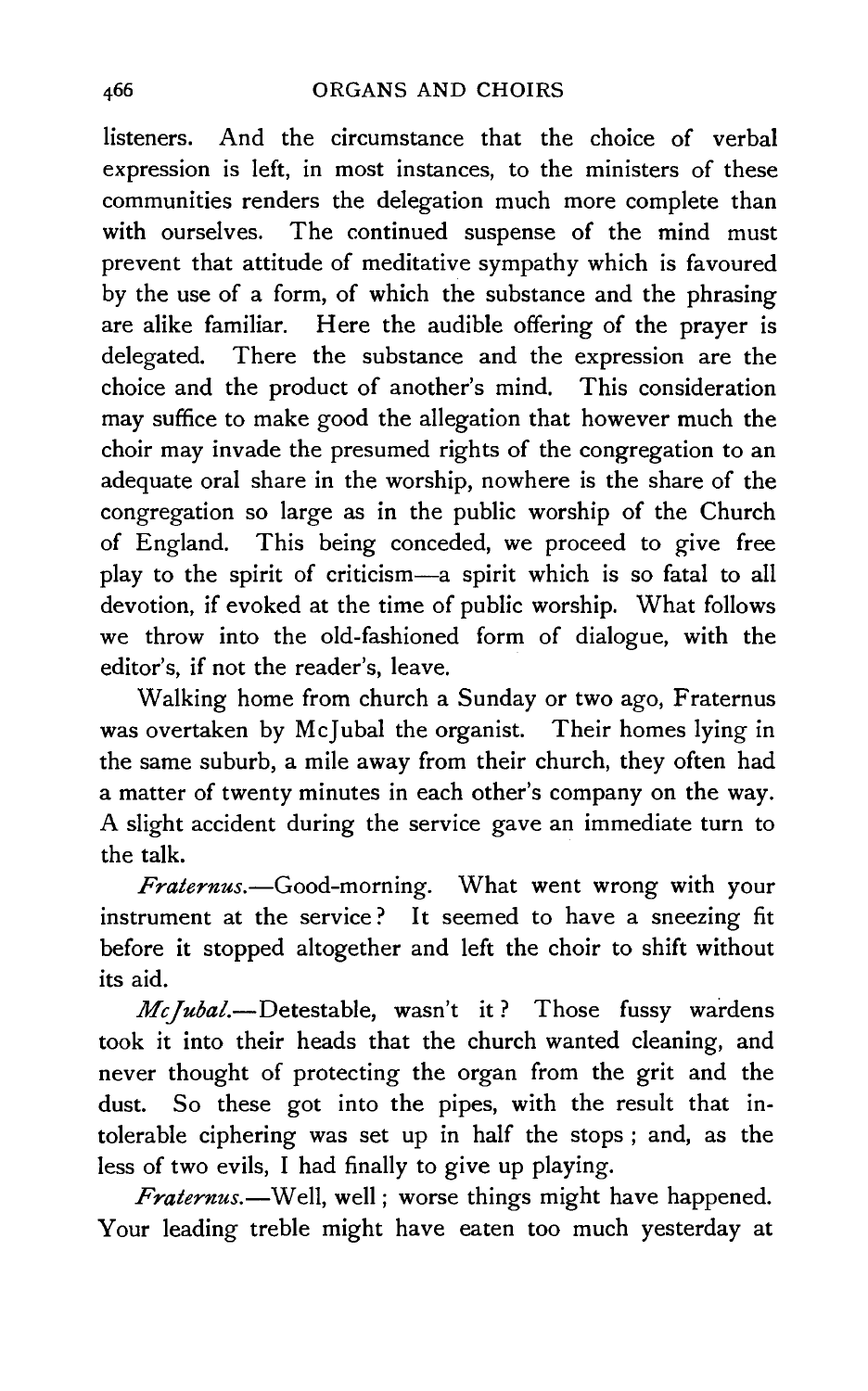the school- treat, and been kept away in consequence this morning. That elaborate anthem would have been fatally maimed without him, as your second lad would never have had confidence enough to sing unsupported in the emergency.

· *McJubal.*--Oh, without my leader we should never have attempted that particular anthem with all its accidentals and its cross-time passages.

*Fraternus.-Worse* things might have happened than even that. The heat of the day and the stuffiness of the churchchurch architects never study ventilation, though adepts at providing draughts  $-$  might have overcome Miss X again, just as the people were settling down to enjoy the popular hymn which might have replaced the discarded anthem ; that would have been a distinct congregational loss to my thinking.

*McJubal.*-I know your constitutional disrespect to anthems. You would find no place in our Church services for the finest musical compositions of our own and past times.

*Fraternus.-I* confess to being prejudiced. But at the risk of offending I must lodge an indictment against organs.

*McJubal.*-What! against the prince of instruments, which embraces in its wonderful complex mechanisms all that is best and greatest in most other instruments.

*Fraternus.*-My strictures are not levelled so much against the instrument as against the abuses of it. I am fully persuaded in my own mind that nine out of ten organists can as little be trusted with their own instrument as Phaeton with his father's chariot.

*McJubal.*-I am pretty thick-skinned, and am curious to hear whether you are going to do me the honour of tithing me or will include me in the nine.

*Fraternus.-As* a sensible man I believe you won't resent straight talking ; I won't mince matters. As a brilliant executant you have few equals in your profession. Your organ-recitals at the Town Hall are a treat. But as an accompanist, you are (forgive me) right down among the nine.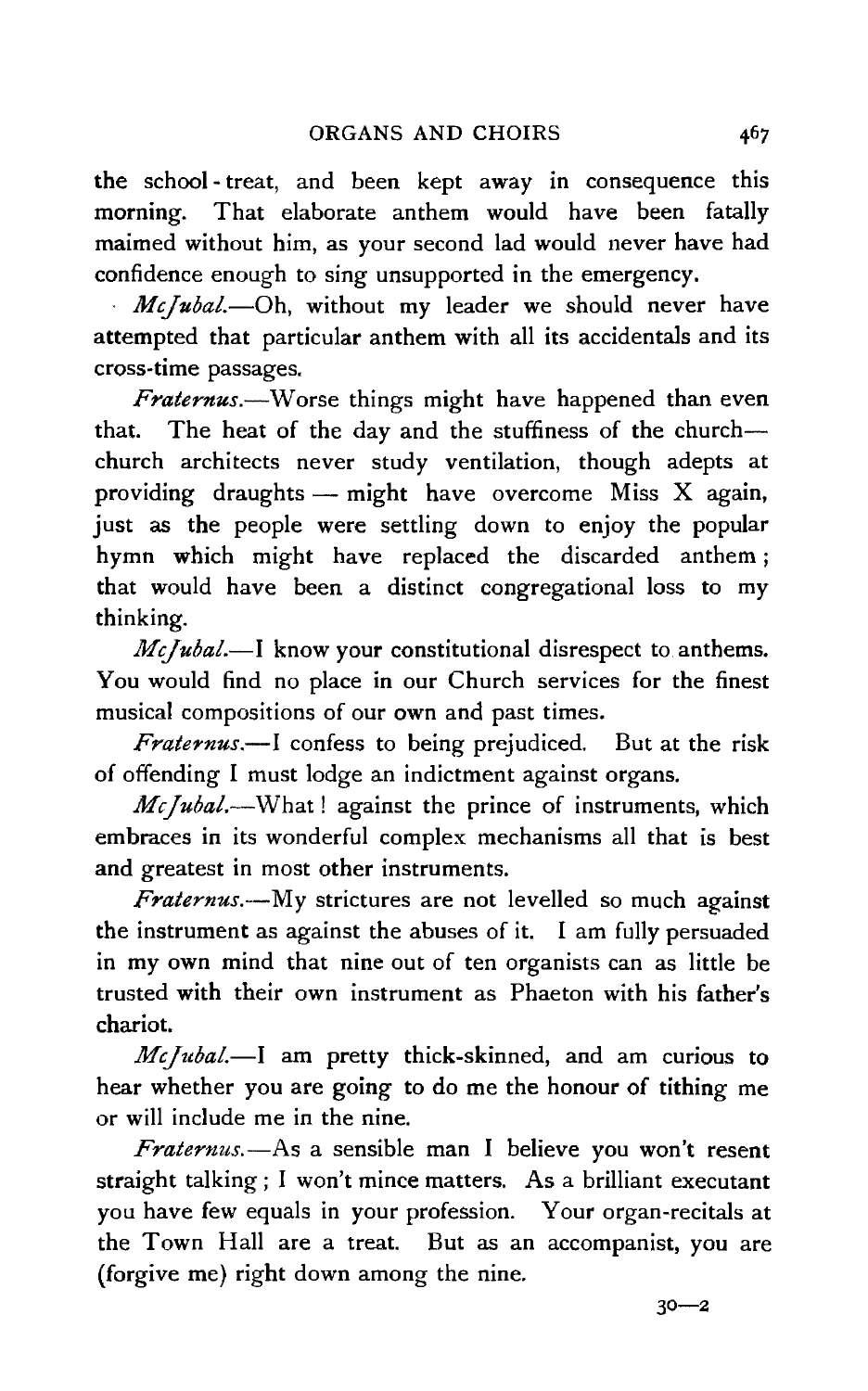*McJubal.-*Thank you for the sugared wrappings of your pill. Fire away, candid friend.

*Fraternus.-Many* thanks for liberty of speech. I accept the full grant, and mean to tax your patient forbearance to the utmost. You know I am a bit of an instrumentalist. My mother taught me the piano when I was six, and however good the vocalists I always enter with more musical sympathy into the instrumental items in a concert programme than into the vocal. So what I now urge cannot be set down to any personal bias in favour of the voices as against the instrument. Now the first requisite, I take it, for a true accompanist is that he should accompany. To accompany means to be on friendly terms with the voices, to lift them on, to encourage them. The impression you, in common with the large majority of your brethren give me, is that you are bent on the most dire voice destruction. With excellently true trebles you pull out your most strident reeds, against whose competing blatancy the boys shriek, where to sing with ease and pleasure would render them inaudible. I have never yet heard any good reason why *the melody* of a familiar tune or chant should be played at all, except as a little variety. It is often my task to accompany a lady's song in a drawing-room, and if I now and then touch a note or two of the melody, I feel I owe her an apology for invading her domain.

*Mc]ubal.-Excuse* me, the cases are not in the least parallel. Boys would get flat at once if left to themselves, or sharp, if they hail from Lancashire or the West Riding of Yorkshire.

*Fraternus.-I* have repeatedly been told so; but I simply meet the contention with a flat denial. The lower lines of the clef will keep them in tune, when properly trained, and if the melody is ever really needed-which I question-the softest stops should be used. Why, what organist would dream of shrieking at the clergyman, who occasionally needs the note in the prayers where the monotone is used? A few weeks back one of the Church papers<sup>1</sup> criticised the "insistent ubiquity" of

1 The *Church Times,* May 18, Igo6.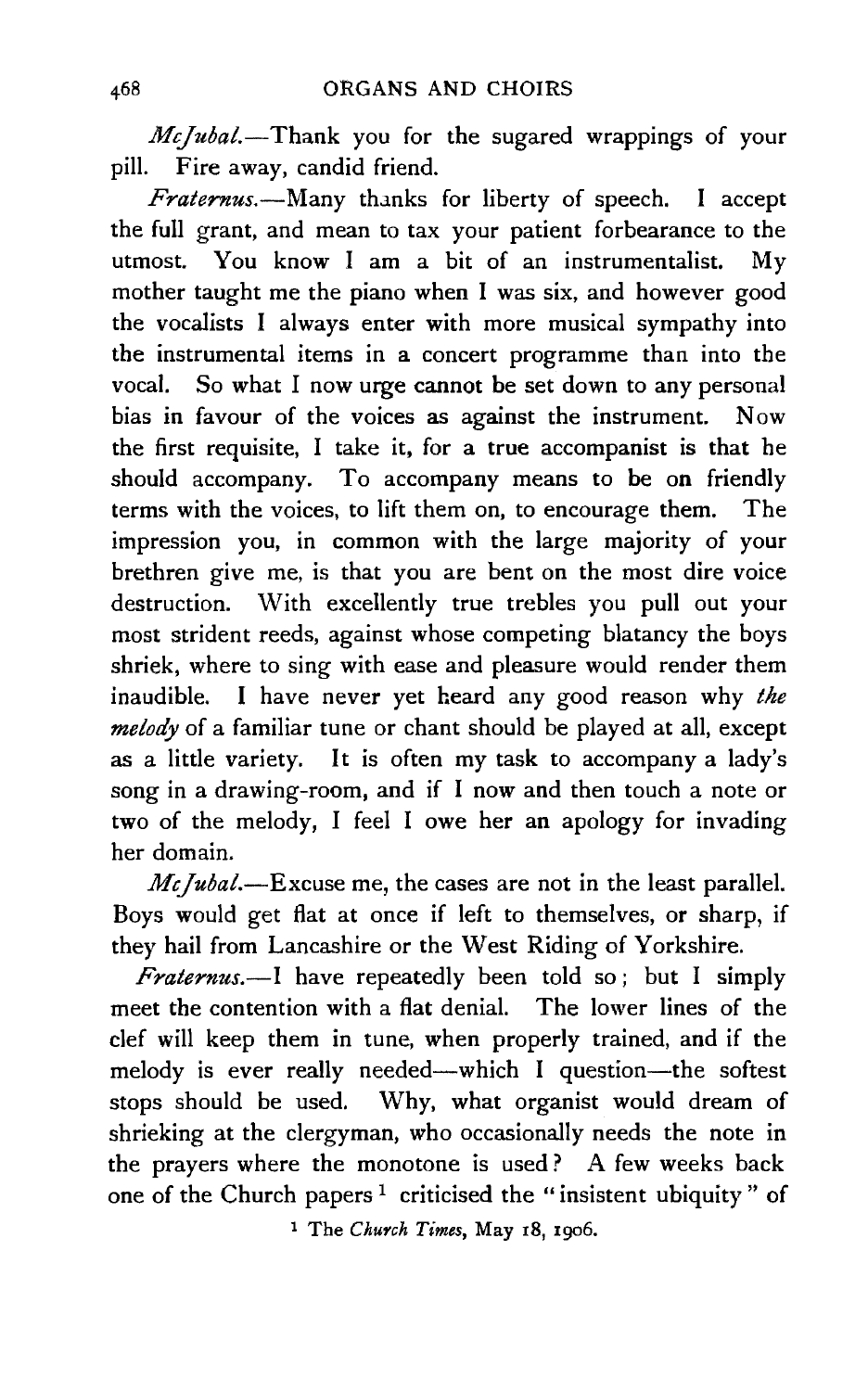the great organ on the occasion of a vast meeting recently held at the Albert Hall. The writer exactly touched the point I have long urged. I cut the slip out containing the words, and have it in my pocket-book. "The solemn diapason, so beautiful when subordinated to the human voice, has given place to shrill mixtures and blatant reeds." My own experience in the same place years ago was equally disappointing. Ten thousand Church people met to protest against the disestablishment of the Church in Wales. "If nothing else is worth listening to," I thought on my way, "I shall hear some grand singing." I came away in a state of indignant irritation, impressed with the deep folly of the belief that the English have the slightest claim to be considered a musical people. A unique opportunity had been lost. Lest the monster organ should find the task of drowning half a score thousand voices at the top of musical enthusiasm too formidable, three murderous cornets were requisitioned to reinforce it. The voices died hard ; but they did die! I have never been able to explain one piece of obtuseness on the part of your profession. You go to our cathedrals for the pattern of your services, regardless of what may be suitable for a parish church, and often enough go considerably beyond the cathedral type in what you provide. But you do not go to our cathedral organists for a lesson in accompanying. I have visited at least half the cathedrals of our land, and I do not know one where cultured and sympathetic self-restraint does not mark the playing. Oftener than not the organ during the singing is rather felt than heard.

*Mcjubal.-There* again I maintain that the cases are no true parallels. Cathedral choristers are very highly trained, and through the daily services become familiarized with the most perfect and elaborate compositions. The materials at our disposal are such as to need much greater instrumental support.

*Fraternus.*—Yes, I know that is the opinion of your fraternity. It is not mine.

Then, to descend to a few out of many particulars, which I heartily wish I could avoid noticing with annoyance.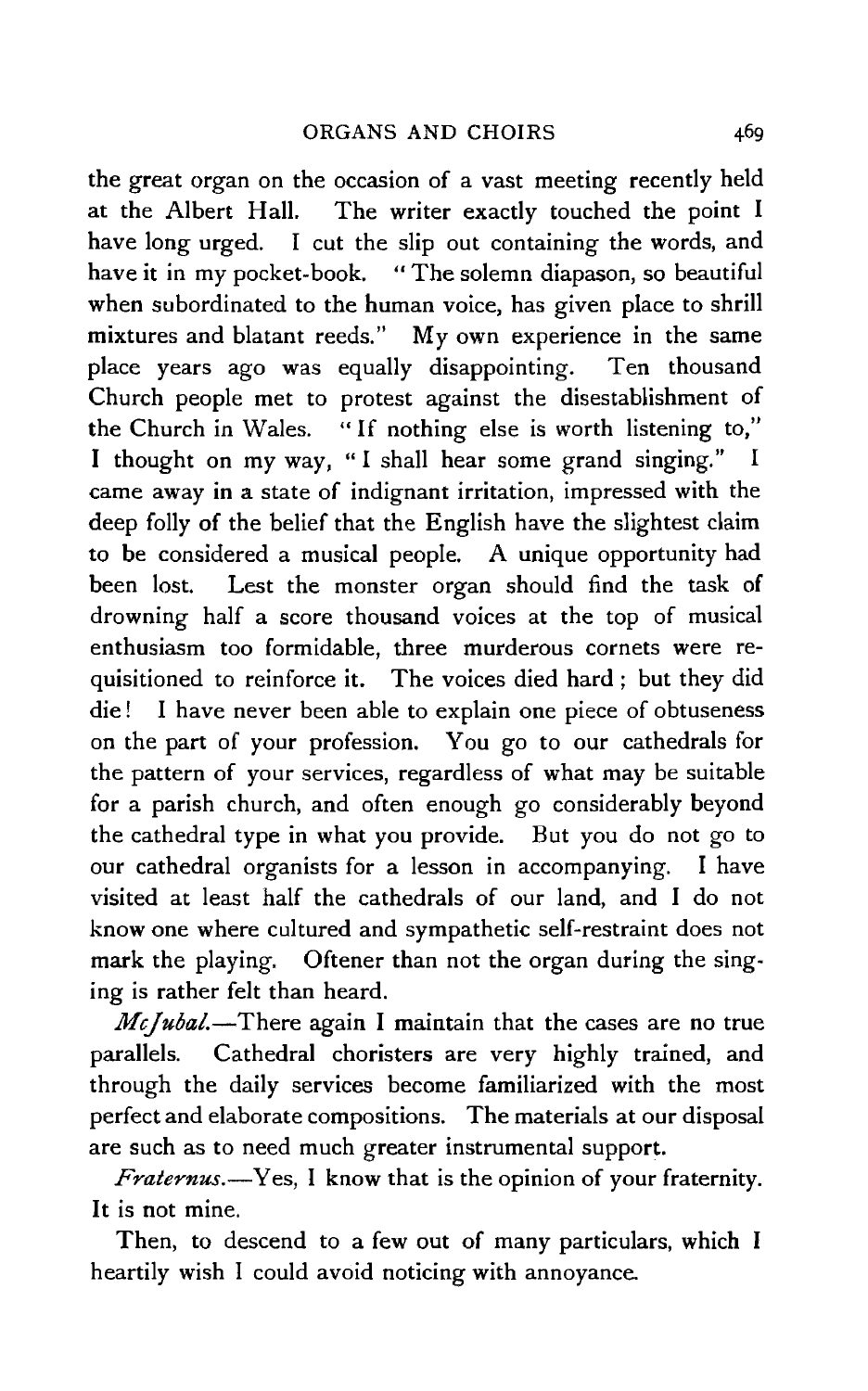I. Here is a string of them. No attention to tonal gradations-a burst of forte, followed or preceded by a pianissimo ; no crescendo or diminuendo—these last ministering to mystery and emotion, as the extremes never do.

2. Next to no attention to the *mood* and sentiment of the psalter, with two stock exceptions-the lions never fail to "roar after their prey," nor the trumpets and shawms to blare.

3· Whatever the odd verse closing a psalm contains, it is always (with a double chant) taken extra loud, suggesting a strenuous preservative against a lapse of watchfulness, and a hapless slip into the first strain of the chant.

4· The miserable adaptations (after the most impudent liberties taken with the originals) of Mendelssohn's and Beethoven's composition for the *Kyrie* between the commandments. These deeply penitential utterances of a conscience-awakened soul, at the recital of the Moral Law, are never less fittingly interpreted than when wedded to a pretty sentimental melody.

5· A similar remark applies to the closing prayer of the *Te Deum* ; generally the full force of instrumentation thunders in competition with voices exerted to the breaking pitch when the worshippers reach the beseeching approach to the God of mercy : " Let me never be confounded."

6. The spoiling of *all* the greater Festivals of the Church by the ridiculous idea that on these occasions all the worshippers are proof against headaches, and therefore prepared for crushing fortissimos from the opening processional to the final Amen. All the psalms specially clamorous ; nothing to express the quiet joy of communion for tired hearts and minds.

To sum up my counsels-for we have nearly reached our several doors-I am as fully persuaded of this as of anything, that our people have not a notion of the power and beauty which might with a little pains and common sense be put into our service. More and more the choir invades, instead of assisting, the province of the congregation. More and more the organ domineers over both.

I do not forget that Samuel Sebastian Wesley, in his tract